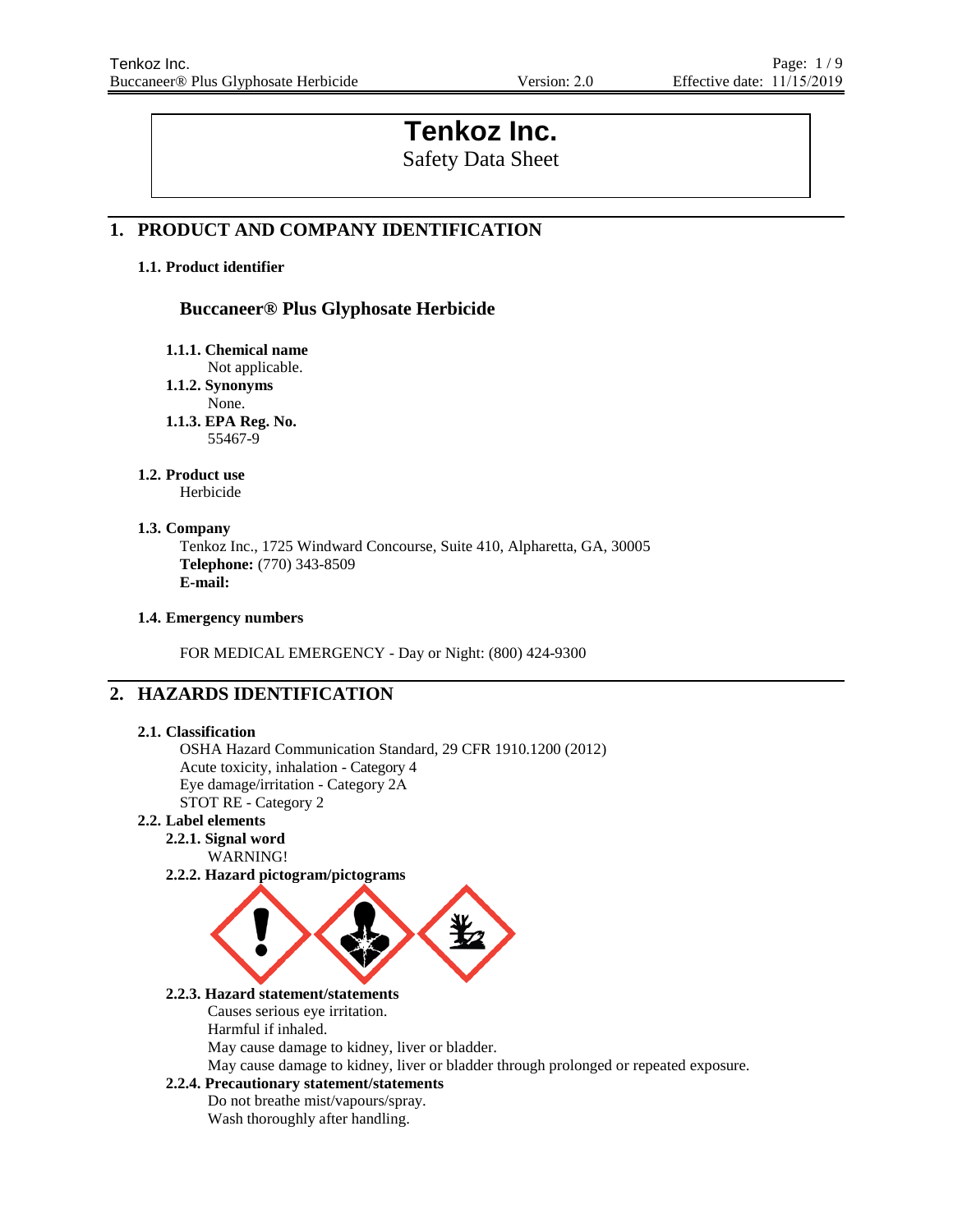Do not eat, drink or smoke when using this product. Use only outdoors or in a well-ventilated area. Wear protective eye/face protection. IF INHALED: Remove person to fresh air and keep comfortable for breathing. IF IN EYES: Rinse cautiously with water for several minutes. Remove contact lenses, if present and easy to do. Continue rinsing. If eye irritation persists:Get medical advice/attention. IF exposed: Call a POISON CENTER or doctor/physician. Store locked up. Dispose of contents/container in accordance with local, regaional, national and international regulations.

## **2.3. Appearance and odour (colour/form/odour)**

Amber-Brown /Liquid / Slight

## **2.4. OSHA Status**

This product is hazardous according to the OSHA Hazard Communication Standard, 29 CFR 1910.1200.

Refer to section 11 for toxicological and section 12 for environmental information.

## **3. COMPOSITION/INFORMATION ON INGREDIENTS**

## **Active ingredient**

Isopropylamine salt of N-(phosphonomethyl)glycine; {Isopropylamine salt of glyphosate}

| <b>Composition</b>                |            |                           |  |
|-----------------------------------|------------|---------------------------|--|
| <b>COMPONENT</b>                  | CAS No.    | % by weight (approximate) |  |
| Isopropylamine salt of glyphosate | 38641-94-0 | 41                        |  |
| Other ingredients                 |            | 59                        |  |

Trade secret composition.

## **4. FIRST AID MEASURES**

Use personal protection recommended in section 8.

## **4.1. Description of first aid measures**

- **4.1.1. Eye contact:** If in eyes, hold eye open and rinse slowly and gently for 15-20 minutes. Remove contact lenses, if present, after first 5 minutes, then continue rinsing. Call a poison control center or doctor for treatment advice.
- **4.1.2. Skin contact:** Take off contaminated clothing. Rinse skin immediately with plenty of water for 15- 20 minutes. Call a poison control center or doctor for treatment advice.
- **4.1.3. Inhalation:** If inhaled, move person to fresh air. If person is not breathing, call emergency number or ambulance, then give artificial respiration, preferably mouth-to-mouth, if possible. Call a poison control center or doctor for treatment advice.
- **4.1.4. Ingestion:** Call poison control center or doctor immediately for treatment advice. Have person sip a glass of water if able to swallow. Do not induce vomiting unless told to do so by the poison center or doctor. Do not give anything by mouth to an unconscious person.

## **4.2. Most important symptoms and effects, both acute and delayed**

- **4.2.1. Eye contact, short term:** May cause temporary eye irritation.
- **4.2.2. Skin contact, short term:** Not expected to produce significant adverse effects when recommended use instructions are followed.
- **4.2.3. Inhalation, short term:** Harmful by inhalation.
- **4.2.4. Single ingestion:** Harmful if swallowed. Causes gastrointestinal tract irritation.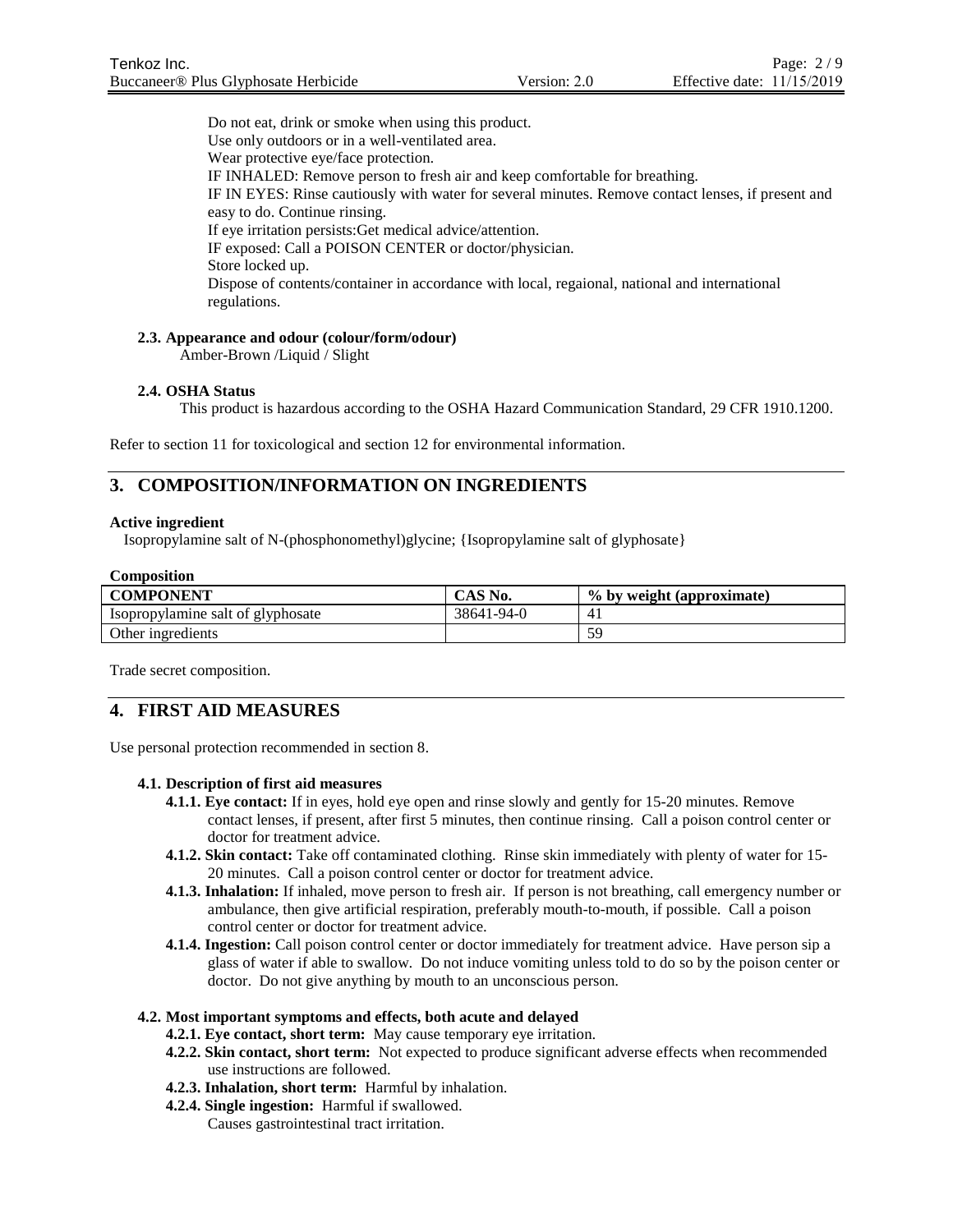**4.3. Indication of any immediate medical attention and special treatment needed**

**4.3.1. Advice to doctors:** This product is not an inhibitor of cholinesterase.

**4.3.2. Antidote:** Treatment with atropine and oximes is not indicated.

## **5. FIRE-FIGHTING MEASURES**

## **5.1. Extinguishing media**

**5.1.1. Recommended**: Water, dry chemical, foam, carbon dioxide (CO2)

## **5.2. Special hazards**

## **5.2.1. Unusual fire and explosion hazards**

Minimise use of water to prevent environmental contamination. Environmental precautions: see section 6.

## **5.2.2. Hazardous products of combustion**

Carbon monoxide (CO), nitrogen oxides (NOx), phosphorus oxides (PxOy)

**5.3. Fire fighting equipment:** Self-contained breathing apparatus. Equipment should be thoroughly decontaminated after use.

## **5.4. Flash point**

Does not flash.

## **6. ACCIDENTAL RELEASE MEASURES**

#### **6.1. Personal precautions**

Use personal protection recommended in section 8.

## **6.2. Environmental precautions**

SMALL QUANTITIES: Low environmental hazard. LARGE QUANTITIES: Minimise spread. Contain spillage with sand bags or other means. Keep out of drains, sewers, ditches and water ways.

## **6.3. Methods for cleaning up**

SMALL QUANTITIES: Flush spill area with water. LARGE QUANTITIES: Absorb in earth, sand or absorbent material. Dig up heavily contaminated soil. Collect in containers for disposal. Refer to section 7 for types of containers. Flush residues with small quantities of water. Minimise use of water to prevent environmental contamination.

Refer to section 13 for disposal of spilled material. Use handling recommendations in Section 7 and personal protection recommendations in Section 8.

## **7. HANDLING AND STORAGE**

Good industrial practice in housekeeping and personal hygiene should be followed. Users should:

Wash hands before eating, drinking, chewing gum, using tobacco, or using the toilet.

Remove clothing immediately if product gets inside, then wash thoroughly and put on clean clothing.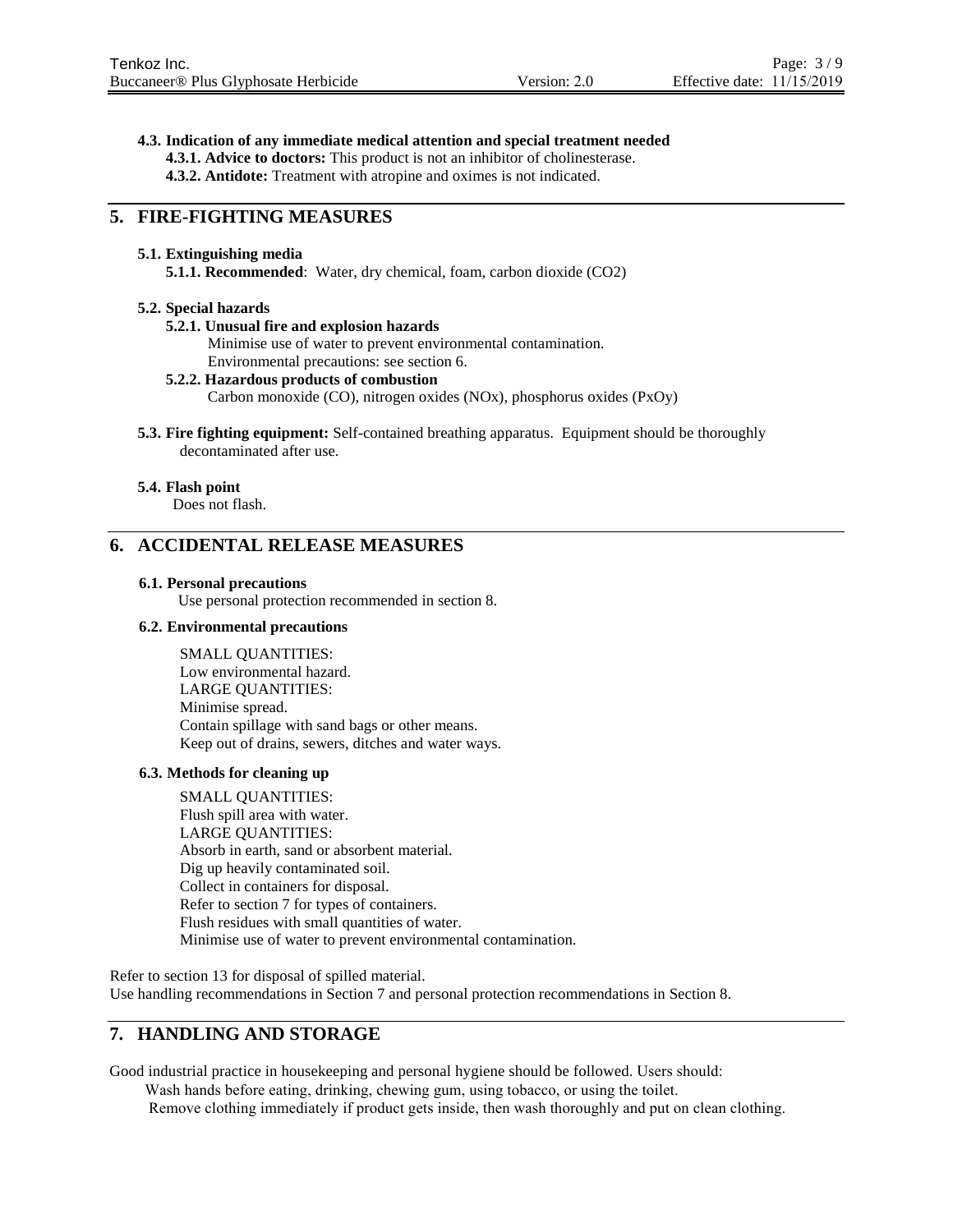## **7.1 Precautions for safe handling**

Applicators and other handlers must wear: long-sleeved shirt and long pants, shoes plus socks, and protective eyewear. Discard clothing and other absorbent materials that have been drenched or heavily contaminated with this product's concentrate. Do not reuse them. Follow manufacturer's instructions for cleaning/maintaining PPE. If no such instructions for washables exist, use detergent and hot water. Keep and wash PPE separately from other laundry. When handlers use closed systems, enclosed cabs or aircraft in a manner that meets the requirements listed in the Worker Protection Standard (WPS) for agricultural pesticides [40 CFR 170.240 (d) (4-6)], the handler PPE requirements may be reduced or modified as specified in the WPS.

## **7.2 Conditions for safe storage**

**Compatible materials for storage:** stainless steel, fiberglass, plastic, glass lining **Incomptible materials for storage:** galvanised steel, unlined mild steel, see section 10.

Keep out of reach of children. Keep away from food, drink and animal feed. Keep only in the original container. Keep container tightly closed in a cool, well-ventilated place. Minimum shelf life: 5 years.

## **8. EXPOSURE CONTROLS/PERSONAL PROTECTION**

## **8.1. Airborne exposure limits**

| <b>Components</b>                 | <b>Exposure Guidelines</b>                                    |
|-----------------------------------|---------------------------------------------------------------|
| Isopropylamine salt of glyphosate | No specific occupational exposure limit has been established. |
| Other ingredients                 | No specific occupational exposure limit has been established. |

**8.2. Engineering controls:** Have eye wash facilities immediately available at locations where eye contact can occur.

## **8.3. Recommendations for personal protective equipment**

- **8.3.1. Eye protection:** If there is potential for contact: Wear chemical goggles. Applicators and other handlers must wear eye protection.
- **8.3.2. Skin protection:** No special requirement when used as recommended. If repeated or prolonged contact: Wear chemical resistant gloves. Chemical resistant gloves include those made of waterproof materials such as nitrile, butyl, neoprene, polyvinyl chloride (PVC), natural rubber and/or barrier laminate. Applicators and other handlers must wear: Wear long sleeved shirt, long pants and shoes with socks. Follow manufacturer's instructions for cleaning/maintaining Personal Protective Equipment. If no such instructions for washables, use detergent and hot water. Keep and wash personal protective equipment separately from other laundry.
- **8.3.3. Respiratory protection:** If airborne exposure is excessive:

Wear respirator.

Full facepiece/hood/helmet respirator replaces need for chemical goggles.

Respiratory protection programs must comply with all local/regional/national regulations.

When recommended, consult manufacturer of personal protective equipment for the appropriate type of equipment for a given application.

## **9. PHYSICAL AND CHEMICAL PROPERTIES**

These physical data are typical values based on material tested but may vary from sample to sample. Typical values should not be construed as a guaranteed analysis of any specific lot or as specifications for the product.

| Colour/colour range:   Amber - Brown            |              |  |
|-------------------------------------------------|--------------|--|
| Odour:   Slight                                 |              |  |
|                                                 | Form: Liquid |  |
| Physical form changes (melting, boiling, etc.): |              |  |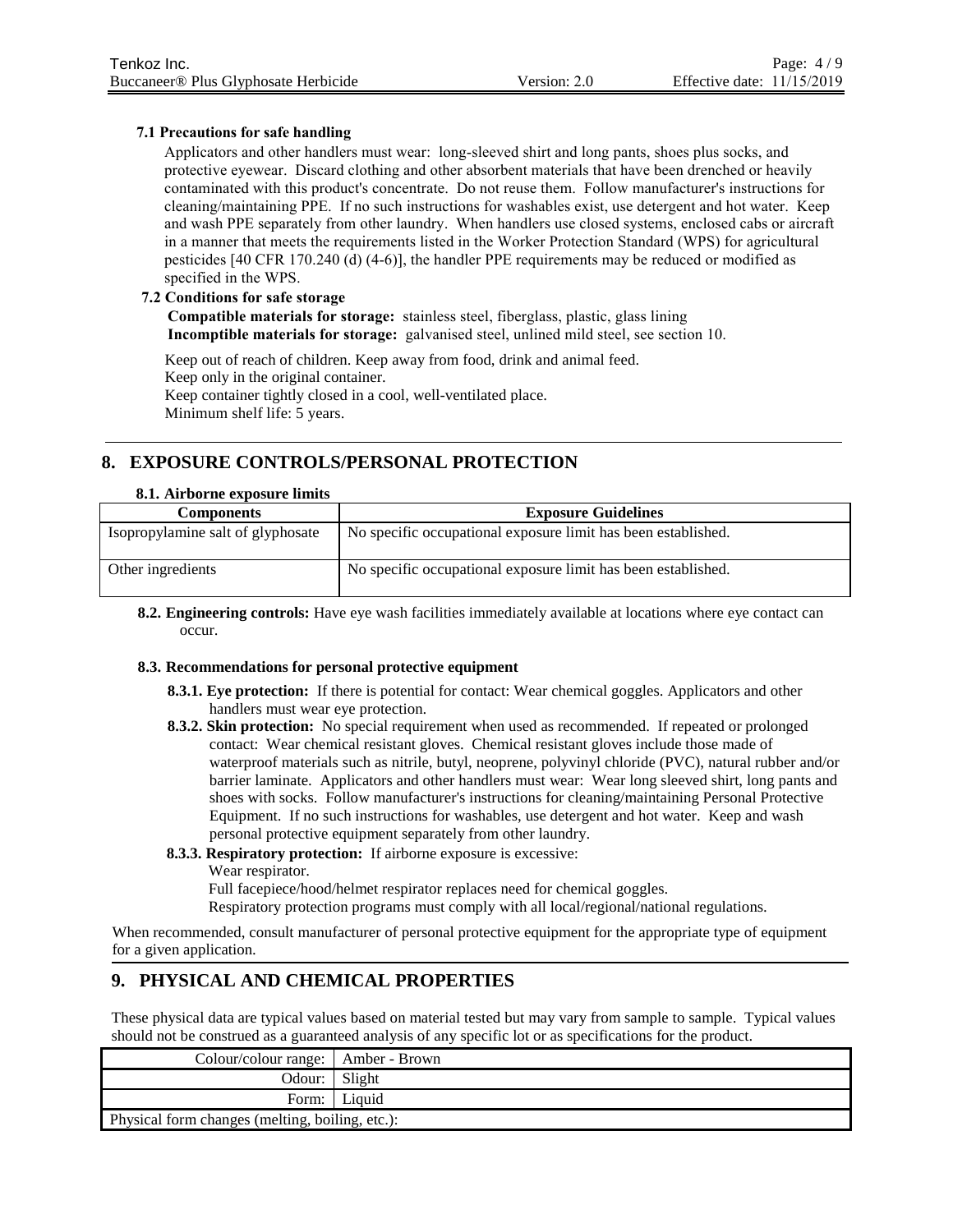| Melting point:                  | Not applicable.                              |
|---------------------------------|----------------------------------------------|
| Boiling point:                  | No data.                                     |
| Flash point:                    | Does not flash.                              |
| Explosive properties:           | No explosive properties                      |
| Auto ignition temperature:      | 443 °C                                       |
| Self-accelerating decomposition | No data.                                     |
| temperature (SADT):             |                                              |
| Oxidizing properties:           | No data.                                     |
| Specific gravity:               | 1.1655 20 °C / 20 °C                         |
| Vapour pressure:                | No significant volatility; aqueous solution. |
| Vapour density:                 | Not applicable.                              |
| Evaporation rate:               | No data.                                     |
| Dynamic viscosity:              | No data.                                     |
| Kinematic viscosity:            | No data.                                     |
| Density:                        | 1.1655 g/cm3 @ 20 °C                         |
| Solubility:                     | Water: Soluble                               |
| pH:                             | 4.7                                          |
| Partition coefficient:          | log Pow: < -3.2 @ 25 °C (glyphosate)         |

## **10. STABILITY AND REACTIVITY**

## **10.1. Reactivity**

Reacts with galvanised steel or unlined mild steel to produce hydrogen, a highly flammable gas that could explode.

## **10.2. Stability**

Stable under normal conditions of handling and storage.

## **10.3.Possibility of hazardous reactions**

Reacts with galvanised steel or unlined mild steel to produce hydrogen, a highly flammable gas that could explode.

## **10.4.Incompatible materials**

galvanised steel;unlined mild steel;see section 10.; Compatible materials for storage: see section 7.2.

## **11. TOXICOLOGICAL INFORMATION**

This section is intended for use by toxicologists and other health professionals.

**Likely routes of exposure:** Skin contact, eye contact, inhalation

## **Potential health effects**

**Eye contact, short term:** May cause temporary eye irritation. **Skin contact, short term:** Not expected to produce significant adverse effects when recommended use instructions are followed. **Inhalation, short term:** Harmful by inhalation.

**Single ingestion:** Harmful if swallowed.

Causes gastrointestinal tract irritation.

## **Similar formulation**

## **Acute oral toxicity**

**Rat, LD50 (limit test)**: > 5,000 mg/kg body weight Practically non toxic.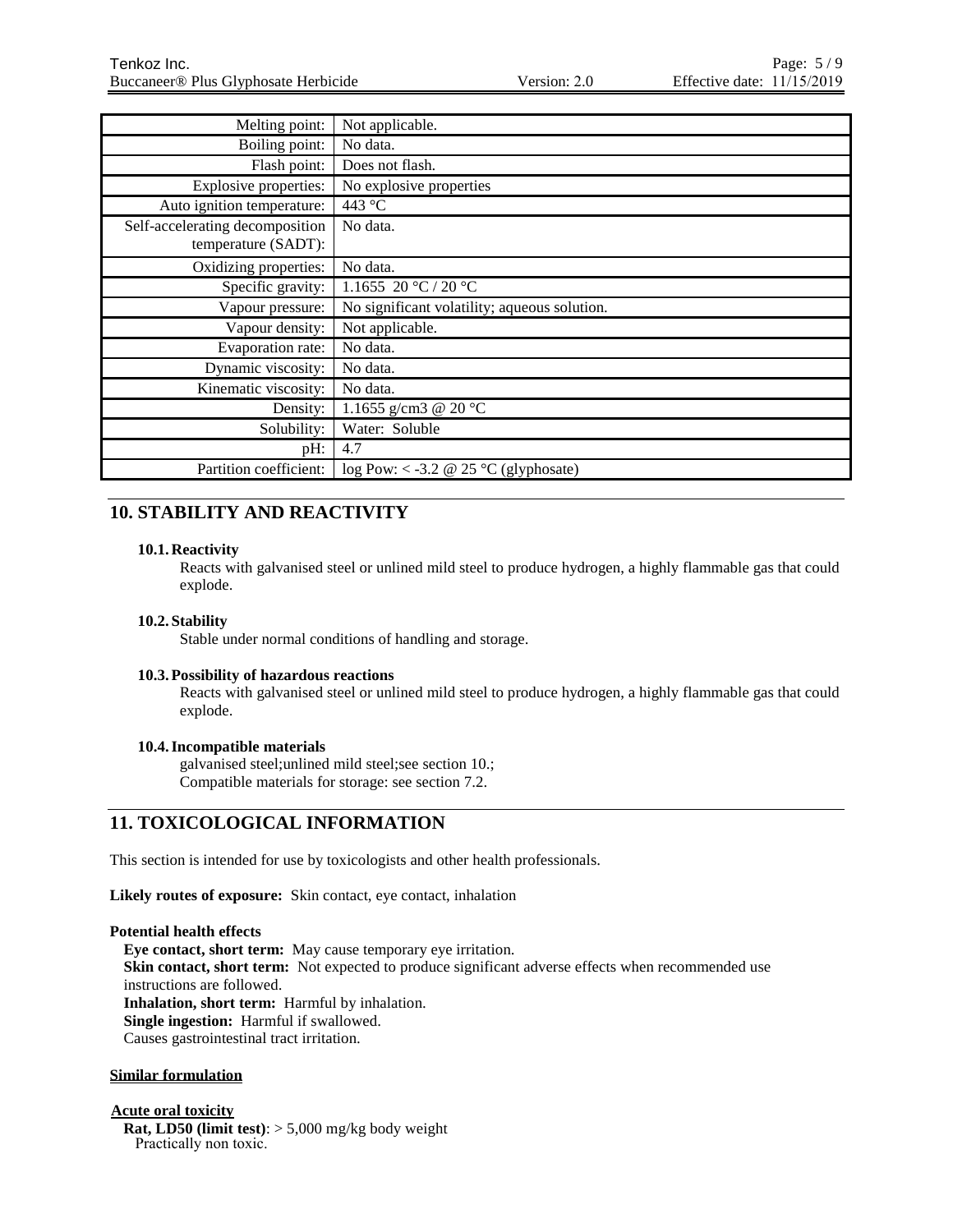## **Acute dermal toxicity**

**Rat, LD50 (limit test)**: > 5,000 mg/kg body weight Practically non-toxic. No mortality.

## **Skin irritation**

**Rabbit, 6 animals, OECD 404 test**: Days to heal: 7 Primary Irritation Index (PII): 0.8/8.0 Slight irritation.

## **Acute inhalation toxicity**

**Rat, male, LC50, 4 hours, aerosol**: 1.6 mg/L

Practically non-toxic. Aerosol particle size (< 10 micron) much lower than the droplet size (> 100 micron) normally achieved during spraying operations.

## **Skin sensitization**

**Guinea pig, 3-induction Buehler test**:

Positive incidence: 0 %

Negative.

## **N-(phosphonomethyl)glycine; {glyphosate acid}**

**Genotoxicity**

Not genotoxic.

**Carcinogenicity/Chronic Health Effects**

Prolonged overexposure to glyphosate may cause effects to the liver. EPA has given glyphosate a Group E classification (evidence of non-carcinogenicity in humans). Canada PMRA has classified glyphosate as noncarcinogenic. In 2015 IARC classified glyphosate as a probable human carcinogen Group 2A based on limited human evidence and some evidence in animals.

## **Reproductive/Developmental Toxicity**

Reproductive effects in rats only in the presence of significant maternal toxicity. Developmental effects in rats and rabbits only in the presence of significant maternal toxicity.

## **12. ECOLOGICAL INFORMATION**

This section is intended for use by ecotoxicologists and other environmental specialists. Data obtained on product, similar products and on components are summarized below.

## **Aquatic toxicity, fish**

**Bluegill sunfish (Lepomis macrochirus):**

Acute toxicity, 96 hours, static, LC50: 24 mg/L Slightly toxic.

**Rainbow trout (Oncorhynchus mykiss):** Acute toxicity, 96 hours, static, LC50: 42 mg/L Slightly toxic.

## **Aquatic toxicity, invertebrates**

**Water flea (Daphnia magna):** Acute toxicity, 48 hours2, static, EC50: 160 mg/L

Practically non-toxic.

## **Similar formulation**

## **Aquatic toxicity, algae/aquatic plants**

**Green algae (Selenastrum capricornutum):** Acute toxicity, 96 hours, static, EC50: 2.6 mg/L Moderately toxic.

## **Avian toxicity**

## **Bobwhite quail (Colinus virginianus):**

Dietary toxicity, 5 days, LC50: > 5,620 mg/kg diet Practically non-toxic.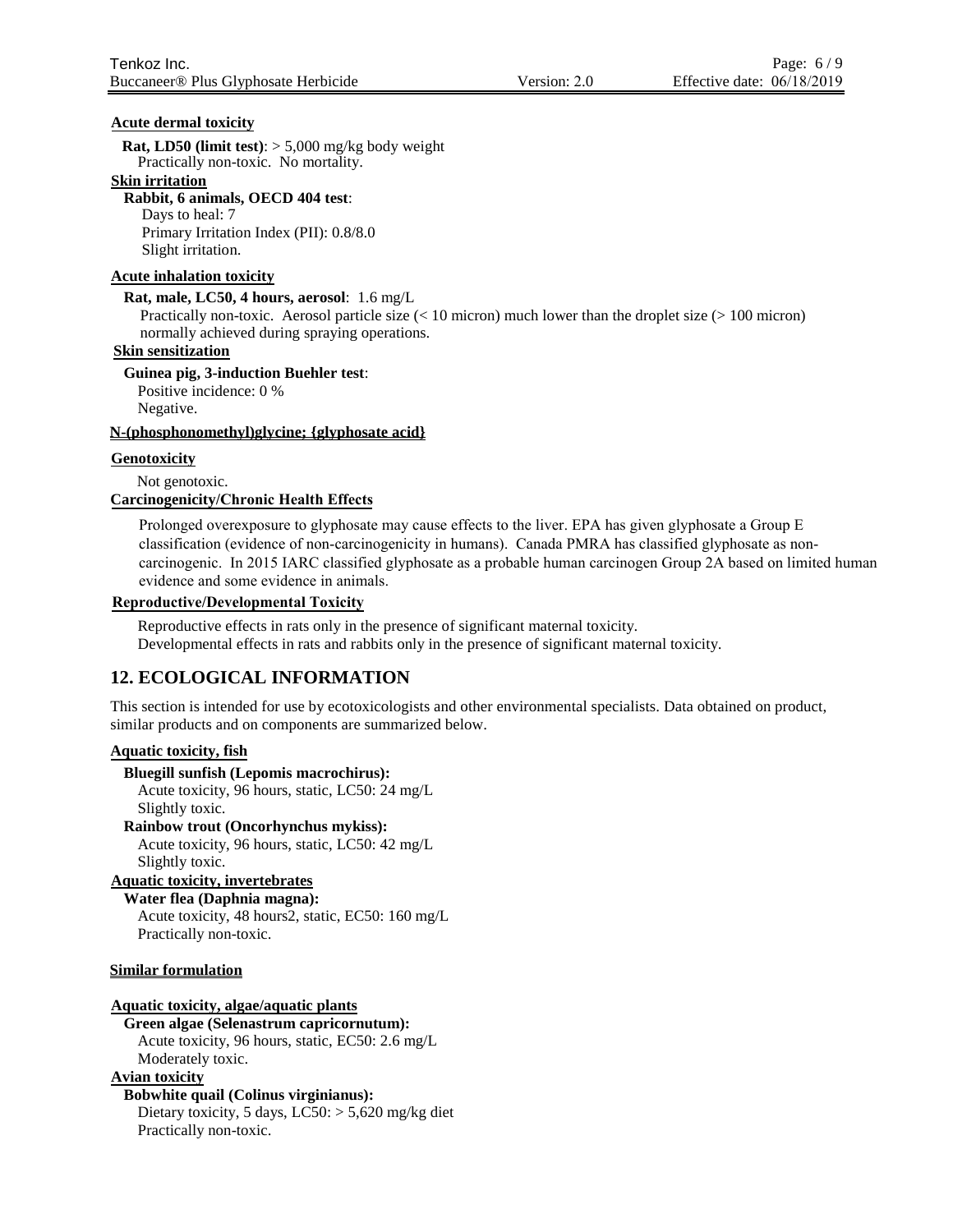#### **Mallard duck (Anas platyrhynchos):**

Dietary toxicity, 5 days,  $LC50$ :  $> 5,620$  mg/kg diet Practically non-toxic.

## **Arthropod toxicity**

**Honey bee (Apis mellifera):** Oral, 48 hours, LD50: > 395 µg/bee Practically non-toxic.

## **Honey bee (Apis mellifera):**

Contact, 48 hours,  $LD50$ :  $>$  338 µg/bee Practically non-toxic.

#### **Soil organism toxicity, invertebrates**

#### **Earthworm (Eisenia foetida):**

Acute toxicity, 14 days,  $LC50$ :  $> 5,000$  mg/kg dry soil Practically non-toxic.

## **Soil organism toxicity, microorganisms**

## **Nitrogen transformation test:**

24.45 kg/ha, 28 days: No effect on nitrogen transformation. No effect on soil microorganisms.

#### **N-(phosphonomethyl)glycine; {glyphosate acid}**

## **Bioaccumulation**

**Bluegill sunfish (Lepomis macrochirus):** Whole fish:  $BCF: < 1$ No significant bioaccumulation is expected. **Dissipation Soil, field:** Half life: 2 - 174 days Koc: 884 - 60,000 L/kg Adsorbs strongly to soil. **Water, aerobic:** Half life: < 7 days

## **13. DISPOSAL CONSIDERATIONS**

## **13.1.Waste treatment methods**

#### **13.1.1. Product**

Keep out of drains, sewers, ditches and water ways. Recycle if appropriate facilities/equipment available. Burn in proper incinerator. Follow all local/regional/national/international regulations.

#### **13.1.2. Container**

See the individual container label for disposal information. Emptied containers retain vapour and product residue. Observe all labeled safeguards until container is cleaned, reconditioned or destroyed. Empty packaging completely. Do NOT contaminate water when disposing of rinse waters. Do NOT re-use containers for any purpose other than for the storage of pesticides, if allowed by label. Store for collection by approved waste disposal service. Recycle if appropriate facilities/equipment available. Follow all local/regional/national/international regulations. Triple or pressure rinse (or equivalent) empty containers. Ensure packaging cannot be reused prior to disposal.

Use handling recommendations in Section 7 and personal protection recommendations in Section 8.

## **14. TRANSPORT INFORMATION**

The data provided in this section is for information only. Please apply the appropriate regulations to properly classify your shipment for transportation.

#### **14.1. US Dept. of Transportation (DOT) Hazardous Materials Regulations (49 CFR Parts 105-180)**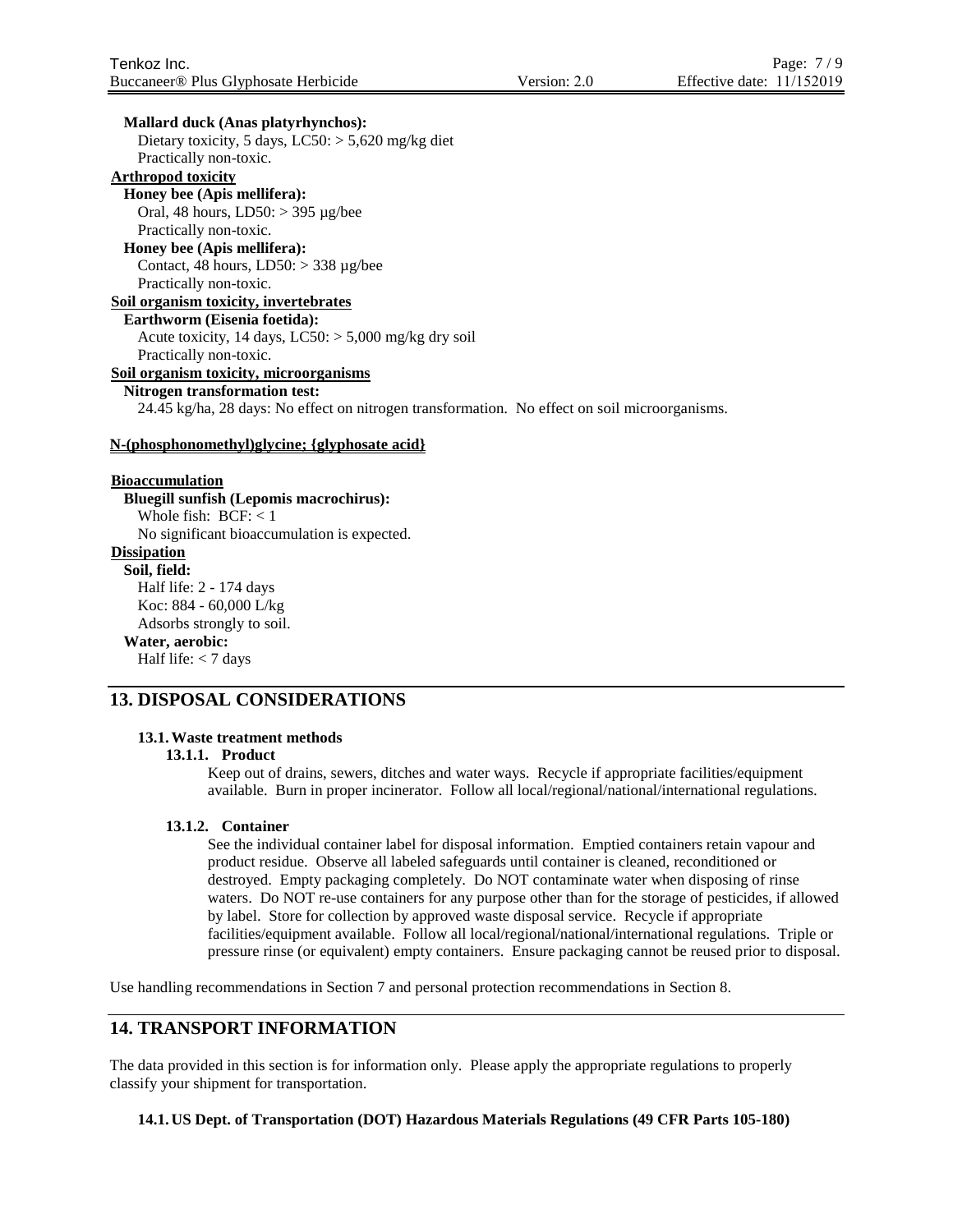| Proper Shipping Name | Not regulated for domestic ground transportation. |
|----------------------|---------------------------------------------------|
| (Technical Name if   |                                                   |
| required):           |                                                   |

## **14.2.IMDG Code**

| Proper Shipping Name | Not regulated for transport under IMO Regulations |
|----------------------|---------------------------------------------------|
| Technical Name if    |                                                   |
| required):           |                                                   |

## **14.3.IATA/ICAO**

| <b>Proper Shipping Name</b>   | Not regulated for transport under IATA/ICAO Regulations |
|-------------------------------|---------------------------------------------------------|
| (Technical Name if required): |                                                         |

## **15. REGULATORY INFORMATION**

## **15.1.Environmental Protection Agency**

**15.1.1. TSCA Inventory**

Exempt

#### **15.1.2. SARA Title III Rules**

Section 311/312 Hazard Categories: Immediate Section 302 Extremely Hazardous Substances: Not applicable. Section 313 Toxic Chemical(s): Not applicable.

## **15.1.3. CERCLA Reportable quantity**

Not applicable.

#### **15.1.4. Federal Insecticide, Fungicide, Rodenticide Act (FIFRA)**

This chemical is a pesticide product registered by the United States Environmental Protection Agency and is subject to certain labeling requirements under federal pesticide law. These requirements differ from the classification criteria and hazard information required for safety data sheets (SDS), and for workplace labels of non-pesticide chemicals. The hazard information required on the pesticide label is reproduced below. The pesticide label also includes other important information, including directions for use.

WARNING!

CAUSES SUBSTANTIAL BUT TEMPORARY EYE INJURY, HARMFUL IF SWALLOWED, HARMFUL IF INHALED

Acute oral toxicity: FIFRA category IV. Acute dermal toxicity: FIFRA category IV. Acute inhalation toxicity: FIFRA category III. Skin irritation: FIFRA category IV.

## **15.1.5 State Information**

Other State regulations may apply. Check individual state requirements.

**California Proposition 65: A ATTENTION.** This product can expose you to chemicals including glyphosate which is known to the State of California to cause cance. For more information go to www.P65Warnings.ca.gov.

## **16. OTHER INFORMATION**

The information given here is not necessarily exhaustive but is representative of relevant, reliable data. Follow all local/regional/national/international regulations. Please consult supplier if further information is needed.